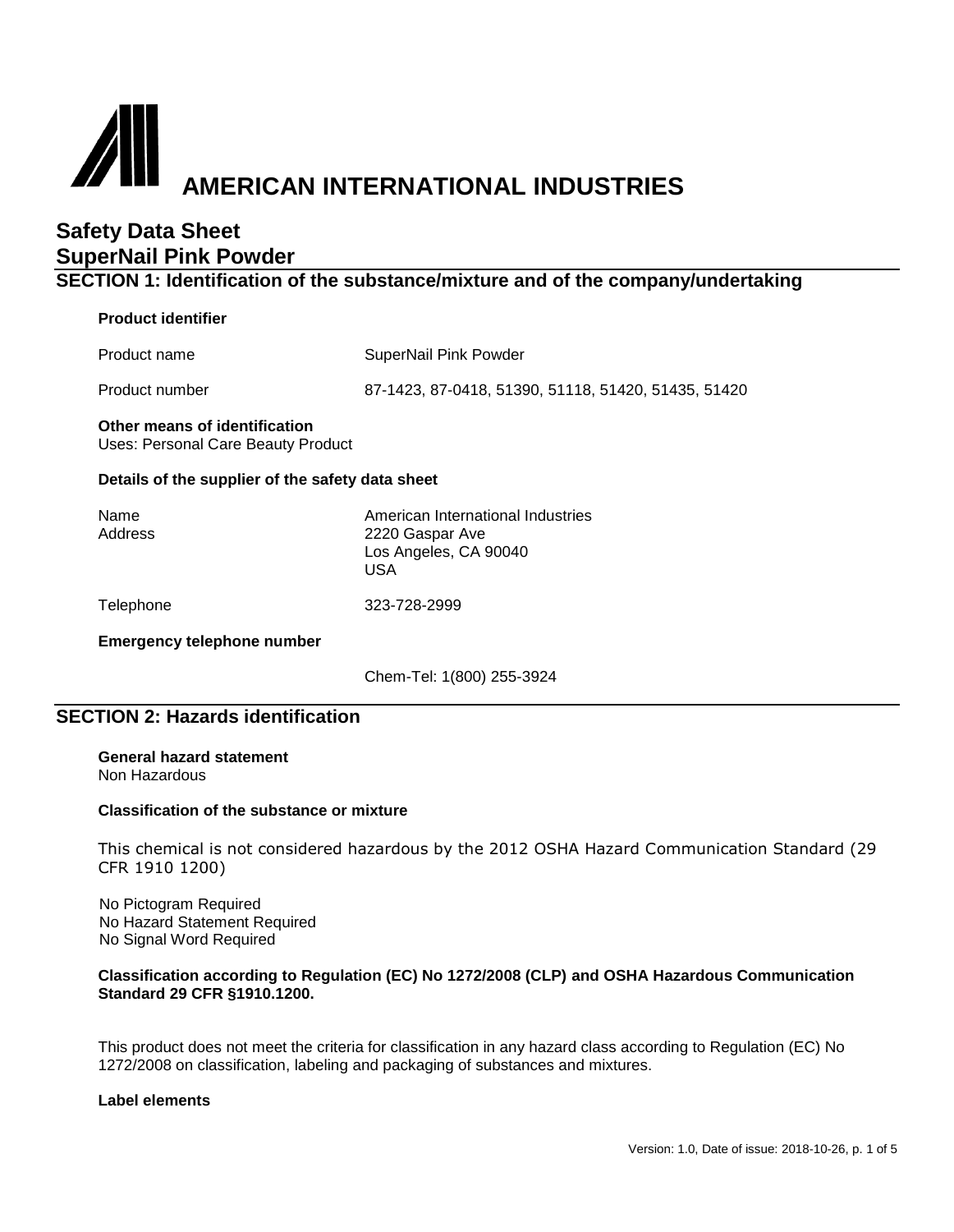## **Labeling according to Regulation (EC) No 1272/2008 [CLP] and OSHA Hazardous Communication Standard 29 CFR §1910.1200.**

This product does not meet the criteria for classification in any hazard class according to Regulation (EC) No 1272/2008 on classification, labeling and packaging of substances and mixtures.

#### **Other hazards**

 May cause mechanical eye irritation. May be irritating to skin. Keep out of reach of children.

## **SECTION 3: Composition/information on ingredients**

#### **Mixtures**

| <b>Components</b>                                       |                      |
|---------------------------------------------------------|----------------------|
| <b>Component</b>                                        | <b>Concentration</b> |
| <b>Non Hazardous</b>                                    | $100 \%$             |
| CLASSIFICATIONS: Not Classified. HAZARDS: Non Hazardous |                      |

## **SECTION 4: First aid measures**

#### **Description of first aid measures**

| General notes          | Consult a physician. Show this safety data sheet to the doctor in attendance.                                                  |
|------------------------|--------------------------------------------------------------------------------------------------------------------------------|
| Following inhalation   | Do NOT induce vomiting. Never give anything by mouth to an unconscious<br>person. Rinse mouth with water. Consult a physician. |
| Following skin contact | Wash off with soap and plenty of water.                                                                                        |
| Following eye contact  | Flush eyes with water as a precaution.                                                                                         |

## **SECTION 5: Firefighting measures**

#### **Extinguishing media**

Use extinguishing media appropriate for surrounding fire. Dry chemical powder, Alcohol-resistant foam, Carbon dioxide (CO2).

## **Advice for firefighters**

Wear self-contained breathing apparatus for firefighting if necessary.

## **SECTION 6: Accidental release measures**

## **Personal precautions, protective equipment and emergency procedures**

Ensure adequate ventilation. Use personal protective equipment. For personal protection see section 8.

## **Environmental precautions**

Small or household quantities may be disposed in sewer or other liquid waste system. For larger quantities check with your local water treatment plant.

## **SECTION 7: Handling and storage**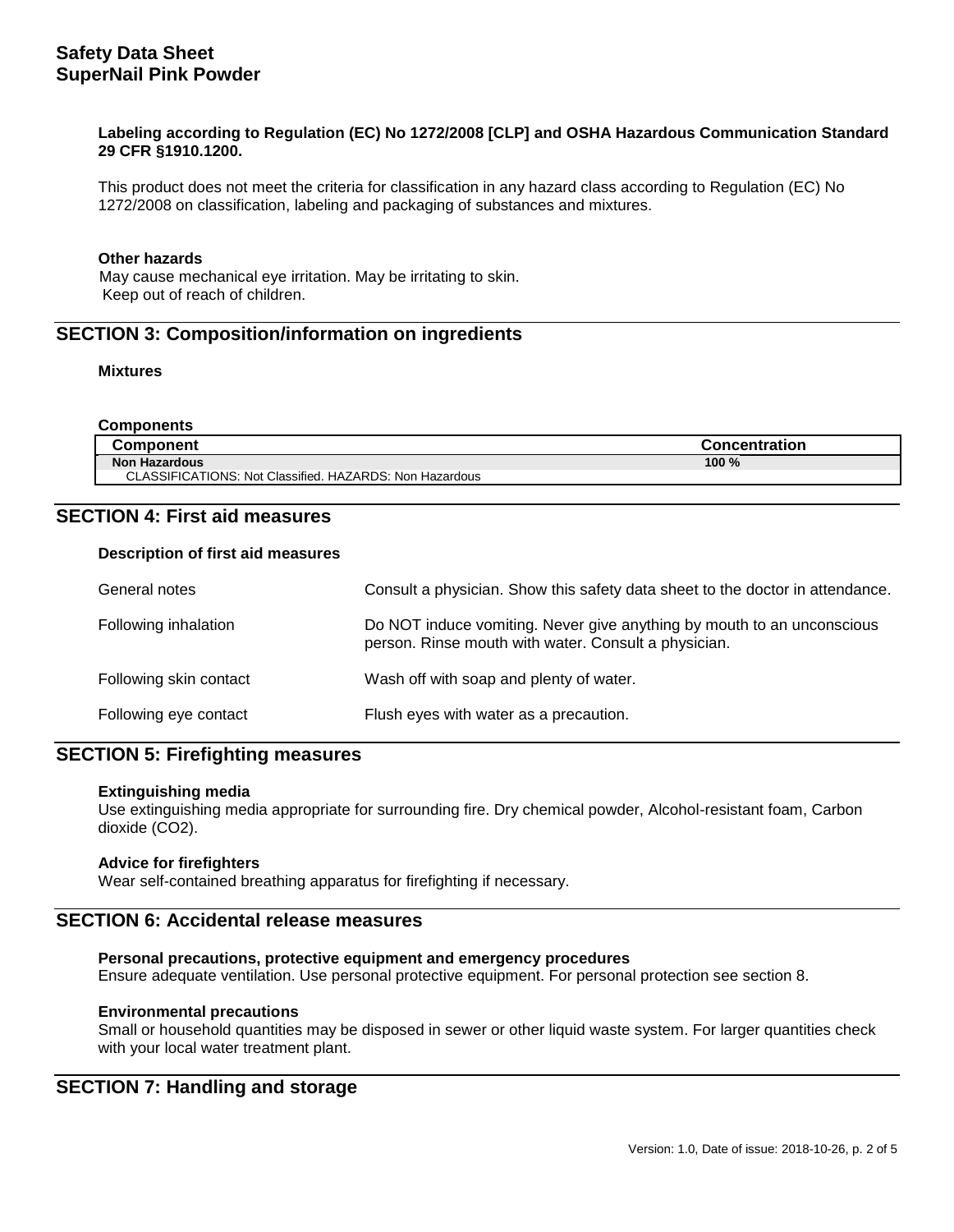## **Safety Data Sheet SuperNail Pink Powder**

## **Precautions for safe handling**

Avoid exposure to skin and eye. Good standards of safe working practice and industrial hygiene should be observed.

## **Conditions for safe storage, including any incompatibilities**

Original packaging units tightly closed at room temperature (below 25C)

## **SECTION 8: Exposure controls/personal protection**

## **Control parameters**

## **CAS: 13463-67-7**

Titanium dioxide - Total dust

Cal/OSHA: See PNOR PEL inhalation; NIOSH: Ca, (ultrafine particles), 2.4 mg/m3Ȩfine), 0.3 mg/m3(ultrafine), See Appendix A, See Appendix C REL inhalation; OSHA: 15 mg/m3 PEL inhalation

## **Exposure controls**

## **Appropriate engineering controls**

General industrial hygiene practice.

## **Personal protection equipment**

#### **Eye and face protection**

Eye/Face Protection: None required with normal household use. Industrial Setting: For splash protection, use chemical goggles. Eye wash fountain is recommended.

## **Skin protection**

Distribution, Workplace and Household Settings: No special protective equipment required. Product Manufacturing Plant (needed at Product-Producing Plant ONLY): Wear suitable protective clothing.

## **SECTION 9: Physical and chemical properties**

## **Information on basic physical and chemical properties**

| Appearance                              | Fine powder light pink |
|-----------------------------------------|------------------------|
| Odour                                   | Acrylate               |
| Odour threshold                         | No data                |
| рH                                      | Not applicable         |
| Melting point / freezing point          | No data                |
| Initial boiling point and boiling range | No data                |
| Flash point                             | 304 C (580 F)          |
| Evaporation rate                        | No data                |
| Flammability (solid, gas)               | Not flammable          |
| Upper/lower flammability limits         | No data                |
| <b>VOC</b>                              | Not applicable         |
| Vapour pressure                         | No data                |
| Vapour density                          | No data                |
| Relative density                        | No data                |
| Solubility                              | Water soluble          |
| Partition coefficient: n-octanol/water  | No data                |
| Auto-ignition temperature               | No data                |
| Decomposition temperature               | No data                |
| Viscosity                               | No data                |
| <b>Explosive properties</b>             | No data                |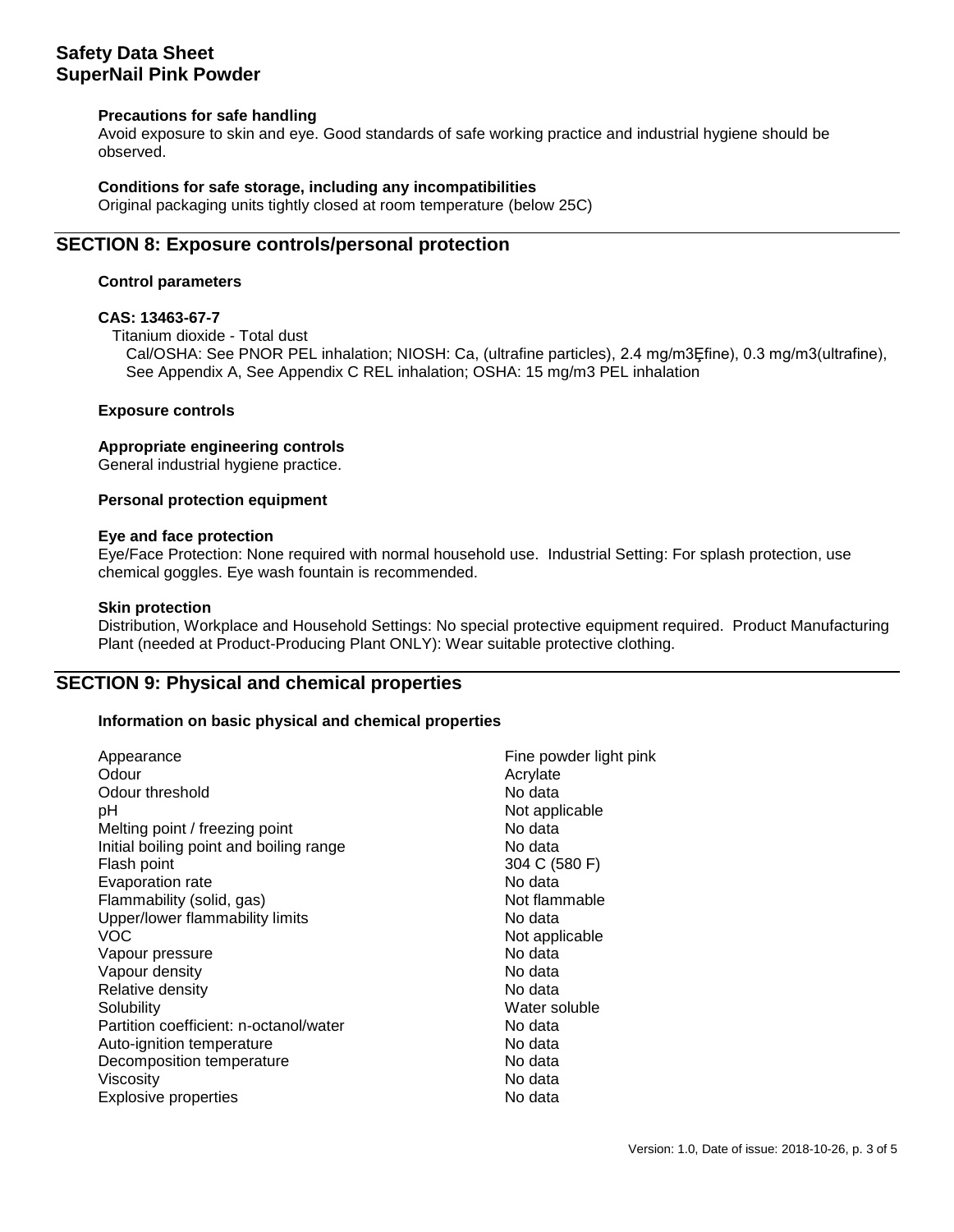Oxidizing properties No data Specific gravity **Notifically** Not applicable

## **SECTION 10: Stability and reactivity**

## **Reactivity**

None under normal use conditions.

#### **Chemical stability**

Stable under recommended storage conditions.

## **Possibility of hazardous reactions**

None under normal use conditions.

## **SECTION 11: Toxicological information**

#### **Information on toxicological effects**

**Acute toxicity** No data available

**Skin corrosion/irritation** No data available

**Serious eye damage/irritation** No data available

**Respiratory or skin sensitization** No data available

#### **Carcinogenicity**

This product is or contains a component that is classifiable as to its carcinogenicity based on prop 65 and IARC classification. (Titanium Dioxide)- *IARC 2B possibly carcinogenic to humans. Prop 65: (see sec 15).*

#### **Reproductive toxicity** No data available

**STOT-single exposure** No data available

# **STOT-repeated exposure**

No data available

## **Aspiration hazard** No data available

## **SECTION 12: Ecological information**

**Toxicity** No known hazards

## **SECTION 13: Disposal considerations**

**Waste treatment methods**